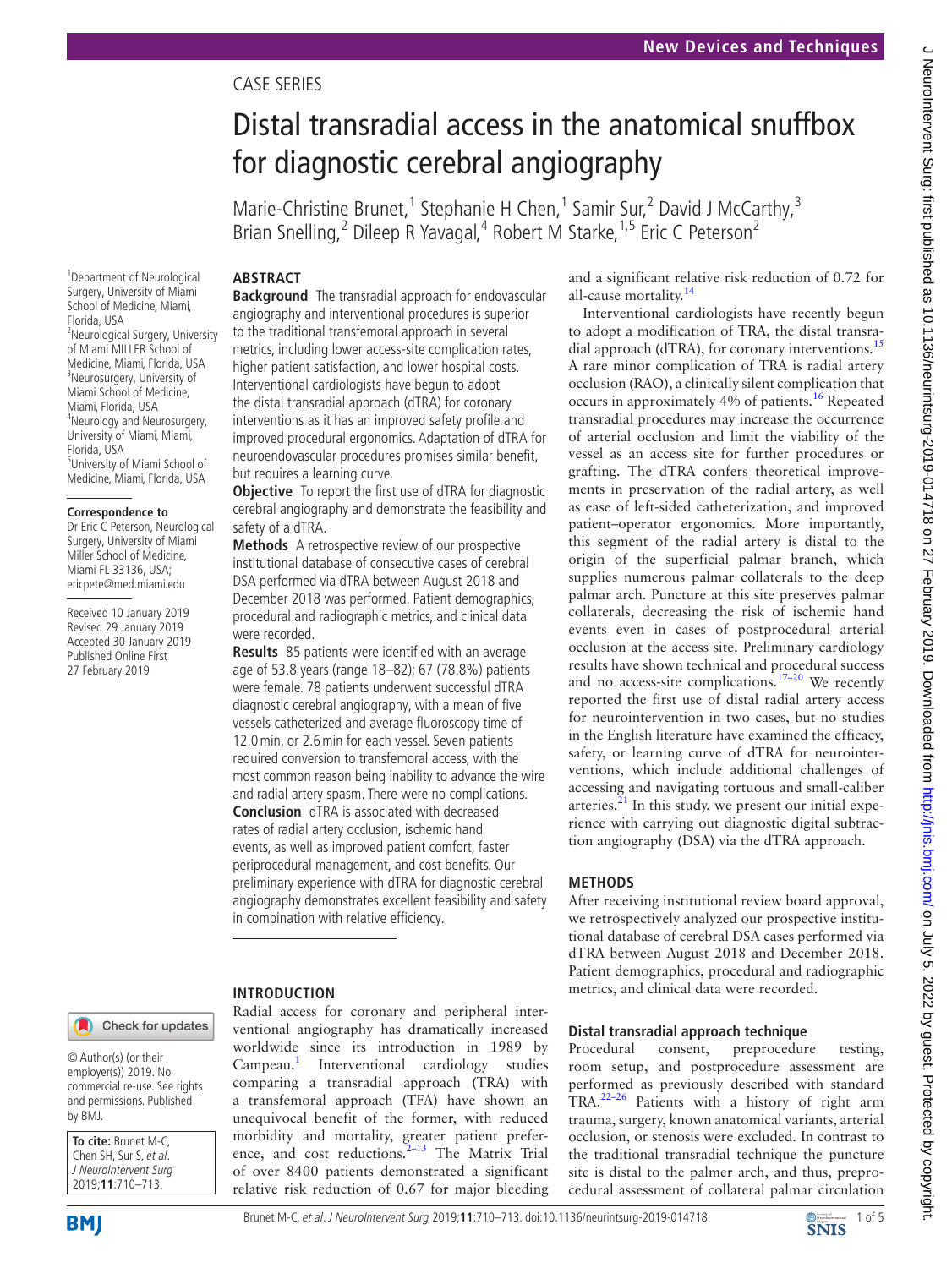# **New Devices and Techniques**

via Barbeau testing is not applicable for  $dTRA$ .<sup>27</sup> <sup>28</sup> The decision for dTRA was at the discretion of the treating physician. All procedures, including all aspects of the angiography, access and closure, were performed by fellows or attending physicians who were well-versed in both standard TRA and TFA techniques, having obtained >50angiograms via each approach. Two operators performed the vast majority of cases.

In the preoperative holding area, topical 2.5% lidocaine/ prilocaine cream is applied to the anatomical snuffbox region of the wrist and covered with an adhesive dressing for 15–30min before the start of the procedure. The patient is positioned with the hand tightly against the hip. Bolsters are stacked inferior and caudal to the hand to allow a consistent platform on which the catheters and wires can rest. Notably, in contrast to traditional TRA, for dTRA the hand is allowed to lie in its natural position with the palm facing the hip. A slight ulnar abduction is achieved by curling the thumb into the other four fingers, thus forcing the fossa radialis upwards. A radial drape is used with a standard femoral angiography drape overlaid. Once in a place, a window is cut into the femoral angiography drape to expose the wrist.

Ultrasound guidance for radial access was shown to improve the success and speed of cannulation in the RAUST Trial and was thus employed for all cases.<sup>[29](#page-4-1)</sup> The periarterial tissue is infiltrated with 2 mL of lidocaine. A 20 gauge needle is angled 45–50 degrees medially in the direction of the radial artery and the anterior wall of the artery is punctured. On brisk blood return, a 0.025 hydrophilic guidewire is threaded into the radial artery, and a 10cm 5 F Glidesheath Slender (Terumo, Japan) is placed into the radial artery. Antispasmolytic agents (verapamil 2.5mg and nitroglycerin 200 µg) are infused in the sheath and 4000 U of heparin are administered intravenously. Similar to TFA, access is obtained with only the anteroposterior plane in position. As the arm is closer to the body than with standard TRA, rotation of the table is usually not necessary to visualize the right forearm under anteroposterior monoplane. The remainder of the case proceeds in an identical fashion to standard  $TRA<sup>22</sup>$  $TRA<sup>22</sup>$  $TRA<sup>22</sup>$ 

Closure is performed with the Safeguard closure device (Merit, Salt Lake City, Utah, USA). For reasons expanded on in the 'Discussion' section, true patent hemostasis documented with plesthysmography is not possible. However, after inflation, we slowly release small amounts of air from the device until a small amount of bleeding occurs, after which we inject another 1–2 cc of air. By using the minimum amount of compression needed for hemostasis, we maximize the chances of preserved radial artery patency.

#### **Results**

From the period of August 2018 to December 2018, 85 dTRA procedures were performed. The right distal radial artery was accessed in 100% of cases. In all cases, the arteries of interest were able to be catheterized. The median number of vessels catheterized for angiography was five (range 1–6). Seven patients (8.2%) required conversion to standard TRA (one patient) or TFA (six patients) owing to artery spasm or an inability to cannulate the artery. We did not encounter radial artery spasm after initial access in any cases and no additional spasmolytic medication was necessary. The mean radiation time was 12.0min with a mean radiation time per vessel of 2.6min. Notably, in the first and second quarters of our experience, 14.3% of cases were converted to traditional TRA or TFA. However, in the third quarter our failure rate decreased to 4.7% and 0% in the last (fourth) quarter ([figure](#page-1-0) 1). The mean distal radial artery diameter was 2.4mm (range 1.4–4mm) and the mean distal forearm radial artery diameter was 2.7mm (range 1.4–4.2mm) ([table](#page-1-1) 1).



<span id="page-1-0"></span>**Figure 1** Failure rate divided into four quarters.

Conversion to TFA was required in three additional patients because of arteria lusoria configuration, an anatomical variant found in 0.2–1.7% of patients, which precludes catheterization of the great vessels via a right transradial approach.<sup>[30](#page-4-2)</sup> Those three cases are not included in the access failure rate as the distal radial artery was cannulated and navigated without difficulty.

# **Statistical analysis**

Data are presented as mean and SD for normal continuous variables, median and range for non-parametric continuous variables, and as frequency for categorical variables. Statistics of means were carried out using an unpaired Student t-test, with and without equal variance (Levene's test) as necessary, and Wilcoxon rank sum tests when variables were not normally distributed. Statistical analyses of categorical variables were carried out using  $\chi^2$  and Fisher's exact tests, as appropriate. Statistical analysis was carried out with S.A.S 9.4 (Cary, North Carolina, USA).

# **Discussion**

Owing to the clear safety benefits of transradial access, our center uses a default traditional transradial approach for diagnostic angiography. However, recent reports in the interventional cardiology literature have suggested additional advantages of decreased rates of RAO and ischemic hand events, as well as improved ergonomics with distal transradial artery access in the 'snuffbox'.<sup>17-20</sup> The anatomical snuffbox is a depressed space located in the radial part of the wrist and surrounded laterally by the tendons of the abductor pollicis longus and extensor pollicis

<span id="page-1-1"></span>

| <b>Table 1</b> Patient characteristics        |           |
|-----------------------------------------------|-----------|
| <b>Characteristics</b>                        | $n = 85$  |
| Age (years), mean (SD)                        | 53.8 (15) |
| Male, $n$ $(\%)$                              | 18 (21.2) |
| Vessels catheterized, median (IQR)            | $5(1-6)$  |
| Fluoroscopic time (min), mean (SD)            | 12.0(5.7) |
| Fluoroscopic time per vessel (min), mean (SD) | 2.6(1.4)  |
| Distal radial size (mm), mean $(SD)^*$        | 2.4(0.6)  |
| Radial size (mm), mean (SD)*                  | 2.7(0.6)  |
| Access failure, n (%)                         | 7(8.2)    |
| *Values available for 46 patients.            |           |

ī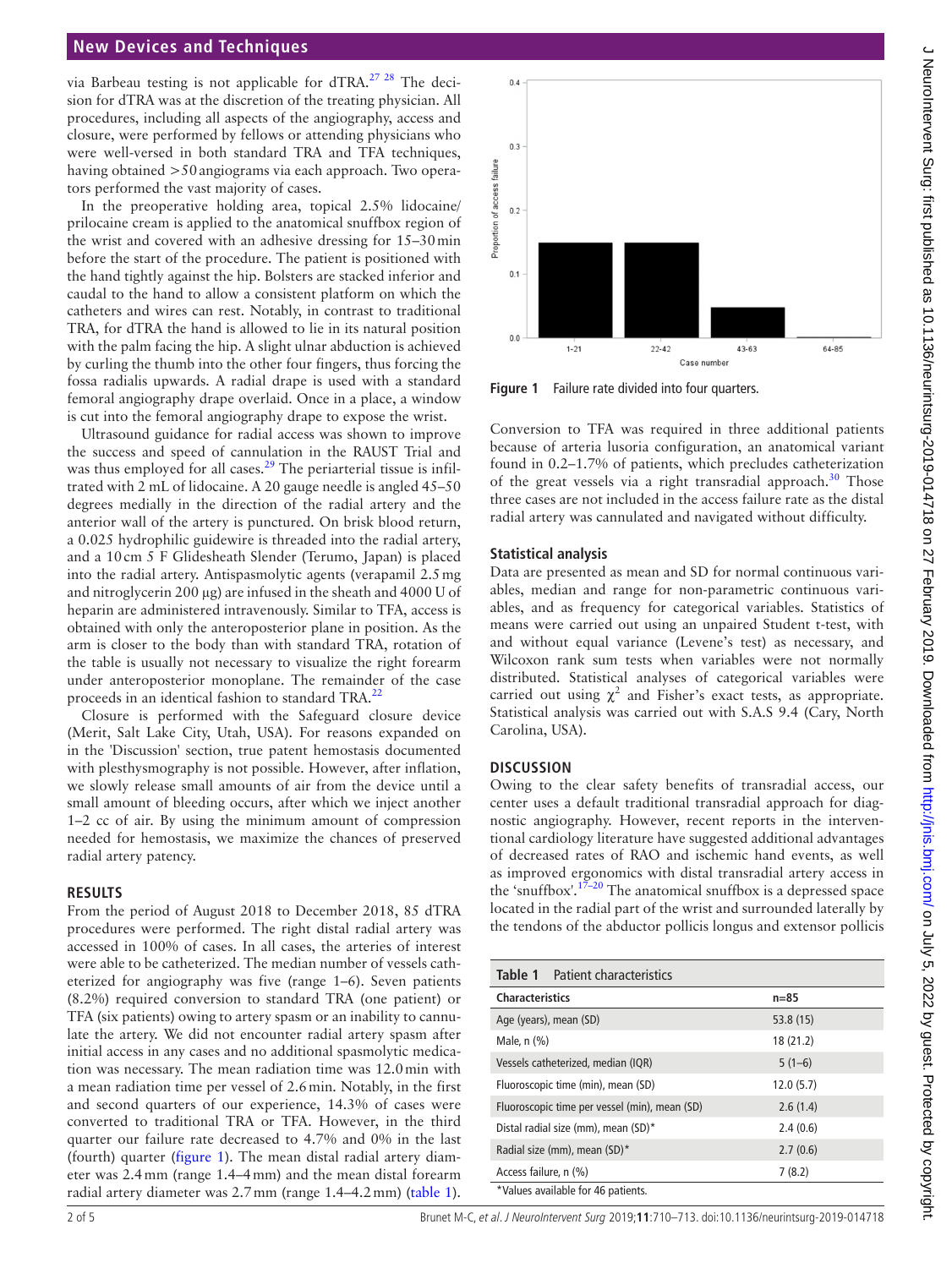

**Figure 2** Positioning of hand and anatomical landmarks for distal radial artery puncture (snuffbox area).

<span id="page-2-0"></span>brevis muscles and medially by the tendon of the extensor pollicis longus muscle. The distal radius, scaphoid, trapezium, and the base of the first metacarpal bone constitute the base of this triangular area ([figure](#page-2-0) 2). The radial artery bifurcates before entering the snuffbox, giving off the superficial palmar branch, which forms anastomoses with the ulnar artery. The distal part of the radial artery continues through the snuffbox and travels dorsally to supply the deep palmar arch of the hand. The notable feature of the distal radial artery segment is its location distal to the origin of the superficial palmar branch of the radial artery, which forms significant collaterals with the deep palmar arch ([figure](#page-2-1) 3).

Although the rate of RAO in standard TRA is low (1–6%) and nearly always asymptomatic, rare cases of hand ischemia have been described in the setting of inadequate ulnar collateral circulation, as well as symptoms of pain or pares-thesias at the site of the arterial occlusion.<sup>[16](#page-3-4)</sup> Additionally,



#### <span id="page-2-1"></span>**Figure 3** Vascular anatomy of the hand.

#### **New Devices and Techniques**

chronic RAO or intimal damage to the radial artery can limit future transradial access as well as use of the radial artery as a conduit for bypass grafting or arteriovenous fistula formation. Puncture distal to the origin of the superficial palmar branch of the radial artery diminishes the risk of ischemic events in the setting of  $RAO<sub>31</sub><sup>31</sup>$  because postprocedural RAO typically occurs at the site of puncture. Owing to bifurcation of the radial artery, in dTRA the superficial palmar branch is preserved and allows for adequate perfusion of the hand even in the event of distal radial RAO. Furthermore, RAO in the distal radial artery does not limit future interventions via a traditional TRA or surgical grafting. One randomized study of 200 patients demonstrated no significant difference in rates of RAO after dTRA versus TRA for coronary intervention (5% dTRA vs 9% TRA,  $p=0.407$ ).<sup>[32](#page-4-4)</sup> However, in a study of 1320 patients who underwent right dTRA for coronary intervention, late RAO was observed in only 0.61% of cases.<sup>[18](#page-3-8)</sup> There were no symptomatic events associated with RAO in either study.

Despite the bifurcation of the radial artery before the anatomical snuffbox, we found no significant difference in the size of the distal radial artery (snuffbox) versus the conventional forearm radial artery (2.5mm vs 2.9mm). Consequently, we were able to use the same 5 Fr sheath and catheters routinely used for TRA diagnostic cerebral angiography. In addition, as opposed to the full supination and extension of the wrist necessary for traditional TRA, the neutral resting position of the arm with dTRA is more comfortable for patients, especially when awake for diagnostic angiography.

Interest in dTRA in interventional cardiology has largely been driven by improved ergonomics. Left-sided approaches are commonly used for cardiac catheterization, but can be cumbersome for the operator who stands on the right side of the patient. The natural hand position of dTRA allows for simple left-sided dTRA with the hand draped across the body, thus making access easier for the interventionalist standing on the patient's right side. Preferable leftsided trajectory to the coronary vessels has led to the rapid adoption of this technique in interventional cardiology. By contrast, the utility of left-sided dTRA is limited in neurointerventions where a right-sided trajectory is typically more advantageous for catheterizing the cerebral vessels, and even the left vertebral artery can easily be accessed from the right radial artery. Nevertheless, this option may be particularly useful in cases where the left vertebral artery is dominant or in cases of a challenging vertebral artery origin angle from TFA or right TRA. Additionally, left-sided dTRA may be considered in patients who require urgent left vertebral artery endovascular access in the setting of stroke or vertebral artery dissection.

Lastly, Koutouzis *et al* found a significantly shorter postprocedural duration of hemostasis  $(568 \pm 462 s \text{ vs } 841 \pm 574 s,$ p=0.002) as well as slightly higher rates of patient satisfaction in the dTRA group than in the TRA group, although this difference was not significant. $32$ 

Data on distal radial access remain limited in both the cardiology and neurointerventional literature. Failure rates requiring cross over to either TRA or TFA are reported to be between 0.3% and 11%.<sup>15 17-20 32</sup> Our failure rate was 8%, with the majority of our failed dTRA cases converted to TFA for convenience, as the arm would have to be repositioned with more supination and subsequently reprepped and draped to perform rescue TRA. Additionally, on a rare occasion, repetitive manipulation of the wire in the distal radial artery led to prohibitive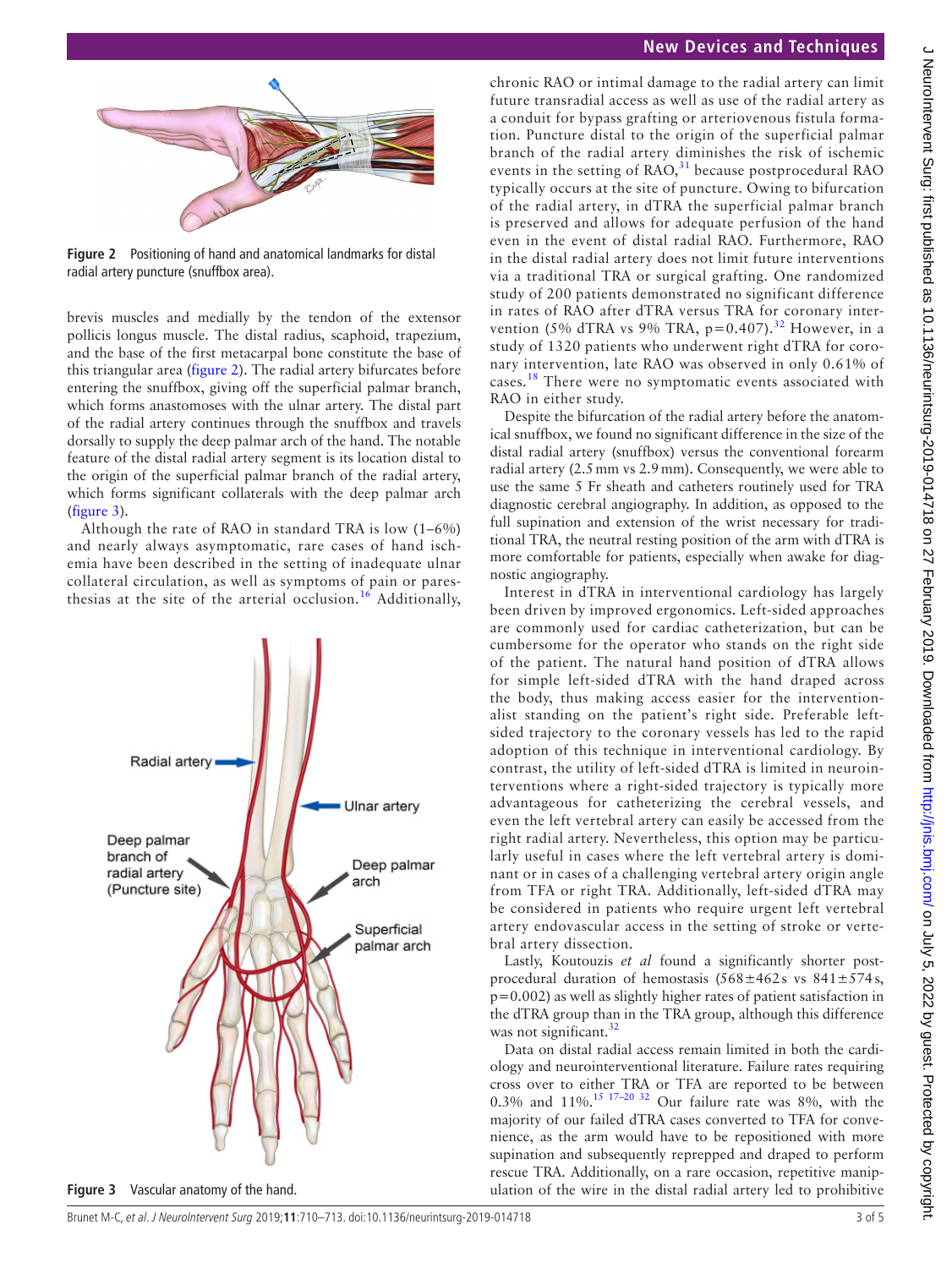# **New Devices and Techniques**

vasospasm more proximally after failure. Similar to our initial experience with TRA for diagnostic angiography, we have had a substantial learning curve with dTRA. Owing to the more angulated trajectory of the distal radial artery as compared with the straight trajectory of the proximal radial artery, initially we were unable to insert the wire, despite brisk blood flow from the cannula indicating we were in the lumen of the vessel. However, we found that aiming the needle 45–50 degrees medially toward the course of the distal radial artery (which can be traced with ultrasound) corrected that problem. Koutouzis *et al* reported similar observations and reported a significantly longer time of cannulation in the dTRA group than in the TRA group  $(269 \pm 251 s \text{ vs } 140 \pm 161 s, p < 0.001)$  although this did not affect overall procedure time.<sup>[32](#page-4-4)</sup> However, it is important to note the number of failed attempts at dTRA decreased steeply with experience ([figure](#page-1-0) 1).

Owing to the lack of dedicated radial catheters at this time, an additional disadvantage of dTRA, which may rarely be encountered, is that the length of the catheter may be too short. Given that the snuffbox artery is approximately 3–4cm below the common radial entry site, operators may find the rare problem of insufficient catheter length, particularly in very tall and tortuous patients.

# **Conclusions**

Distal TRA is a modification of traditional TRA that offers advantages of improved patient comnfort, lower risk of RAO, and improved ergonomics for a left radial approach. We found the approach had several advantages for diagnostic cerebral angiography, although with a learning curve for the access. Given our preliminary success, we have transitioned our diagnostic cerebral angiography practice from traditional TRA primarily to dTRA. We found similar radial artery sizes between TRA and dTRA in our series, but further clinical investigation is warranted to determine whether large-bore interventions can routinely be performed via this approach.

**Contributors** M-CB, SHC, RMS, ECP: substantial contributions to the conception or design of the work and the acquisition, analysis, and interpretation of data for the work; drafting the work or revising it critically for important intellectual content; final approval of the version to be published; and agreement to be accountable for all aspects of the work in ensuring that questions related to the accuracy or integrity of any part of the work are appropriately investigated and resolved. SS: substantial contributions to the conception or design of the work and drafting the work or revising it critically for important intellectual content; final approval of the version to be published; agreement to be accountable for all aspects of the work in ensuring that questions related to the accuracy or integrity of any part of the work are appropriately investigated and resolved. DJMcC: substantial contributions to the conception or design of the work and analysis, interpretation of data for the work; drafting the work or revising it critically for important intellectual content; final approval of the version to be published; agreement to be accountable for all aspects of the work in ensuring that questions related to the accuracy or integrity of any part of the work are appropriately investigated and resolved. BS, DRY: substantial contributions to the conception or design of the work and interpretation of data for the work; drafting the work or revising it critically for important intellectual content; final approval of the version to be published; agreement to be accountable for all aspects of the work in ensuring that questions related to the accuracy or integrity of any part of the work are appropriately investigated and resolved. We would like to thank Mr. Roberto Suazo for his graphic design expertise in producing our manuscript figures.

**Funding** The authors have not declared a specific grant for this research from any funding agency in the public, commercial or not-for-profit sectors.

**Competing interests** DRY: Medtronic Neurovascular: consultant; Cerenovus: consultant; Rapid Medical and Neuralanalytics: consultant. RMS: Medtronic Neurovascular: consultant; Penumbra: consultant; Cerenovus: consultant; Abbott: consultant. ECP: Stryker Neurovascular: consultant; Penumbra: consultant; RIST Neurovascular: stockholder; Medtronic Neurovascular: consultant; Cerenovus: consultant. BS: RIST Neurovascular: stockholder.

**Patient consent for publication** Not required.

**Provenance and peer review** Not commissioned: externally peer reviewed.

#### **References**

- <span id="page-3-0"></span>1 Campeau L. Percutaneous radial artery approach for coronary angiography. Cathet [Cardiovasc Diagn](http://dx.doi.org/10.1002/ccd.1810160103) 1989;16:3–7.
- <span id="page-3-1"></span>2 Mitchell MD, Hong JA, Lee BY, et al. Systematic review and cost-benefit analysis of radial artery access for coronary angiography and intervention. Circ Cardiovasc Qual [Outcomes](http://dx.doi.org/10.1161/CIRCOUTCOMES.112.965269) 2012;5:454–62.
- 3 Mann JT, Cubeddu MG, Schneider JE, et al. Right radial access for PTCA: a prospective study demonstrates reduced complications and hospital charges. [J Invasive Cardiol](http://www.ncbi.nlm.nih.gov/pubmed/10785786) 1996;8 Suppl D:40–4.
- 4 Brueck M, Bandorski D, Kramer W, et al. A randomized comparison of transradial versus transfemoral approach for coronary angiography and angioplasty. [JACC](http://dx.doi.org/10.1016/j.jcin.2009.07.016)  [Cardiovasc Interv](http://dx.doi.org/10.1016/j.jcin.2009.07.016) 2009;2:1047–54.
- 5 Caputo RP, Tremmel JA, Rao S, et al. Transradial arterial access for coronary and peripheral procedures: executive summary by the Transradial Committee of the SCAI. [Catheter Cardiovasc Interv](http://dx.doi.org/10.1002/ccd.23052) 2011;78:823–39.
- 6 Chase AJ, Fretz EB, Warburton WP, et al. Association of the arterial access site at angioplasty with transfusion and mortality: The m.O.R.T.A.L study (mortality benefit of reduced transfusion after percutaneous coronary intervention via the arm or leg). [Heart](http://dx.doi.org/10.1136/hrt.2007.136390) 2008;94:1019–25.
- 7 Jolly SS, Yusuf S, Cairns J, et al. Radial versus femoral access for coronary angiography and intervention in patients with acute coronary syndromes (RIVAL): a randomised, parallel group, multicentre trial. *[Lancet](http://dx.doi.org/10.1016/S0140-6736(11)60404-2)* 2011;377:1409-20.
- 8 Jolly SS, Amlani S, Hamon M, et al. Radial versus femoral access for coronary angiography or intervention and the impact on major bleeding and ischemic events: a systematic review and meta-analysis of randomized trials. [Am Heart J](http://dx.doi.org/10.1016/j.ahj.2008.08.023) 2009;157:132–40.
- 9 Wang YB, Fu XH, Wang XC, et al. Randomized comparison of radial versus femoral approach for patients with STEMI undergoing early PCI following intravenous thrombolysis. *[J Invasive Cardiol](http://www.ncbi.nlm.nih.gov/pubmed/22865313)* 2012;24:412-6.
- 10 Alnasser SM, Bagai A, Jolly SS, et al. Transradial approach for coronary angiography and intervention in the elderly: a meta-analysis of 777,841 patients. [Int J Cardiol](http://dx.doi.org/10.1016/j.ijcard.2016.11.207) 2017;228:45–51.
- 11 Kok MM, Weernink MGM, von Birgelen C, et al. Patient preference for radial versus femoral vascular access for elective coronary procedures: the PREVAS study. [Catheter](http://dx.doi.org/10.1002/ccd.27039)  [Cardiovasc Interv](http://dx.doi.org/10.1002/ccd.27039) 2018;91:17–24.
- 12 Kolkailah AA, Alreshq RS, Muhammed AM, et al. Transradial versus transfemoral approach for diagnostic coronary angiography and percutaneous coronary intervention in people with coronary artery disease. [Cochrane Database Syst Rev](http://dx.doi.org/10.1002/14651858.CD012318.pub2) 2018;4:CD012318.
- 13 Mamas MA, Tosh J, Hulme W, et al. Health economic analysis of access site practice in England during changes in practice: Insights from the British Cardiovascular Interventional Society. [Circ Cardiovasc Qual Outcomes](http://dx.doi.org/10.1161/CIRCOUTCOMES.117.004482) 2018;11:e004482.
- <span id="page-3-2"></span>14 Valgimigli M, Gagnor A, Calabró P, et al. Radial versus femoral access in patients with acute coronary syndromes undergoing invasive management: a randomised multicentre trial. [Lancet](http://dx.doi.org/10.1016/S0140-6736(15)60292-6) 2015;385:2465–76.
- <span id="page-3-3"></span>15 Kiemeneij F. Left distal transradial access in the anatomical snuffbox for coronary angiography (IdTRA) and interventions (IdTRI). *[EuroIntervention](http://dx.doi.org/10.4244/EIJ-D-17-00079)* 2017;13:851-7.
- <span id="page-3-4"></span>16 Sinha SK, Jha MJ, Mishra V, et al. Radial artery occlusion - incidence, predictors and long-term outcome after transradial catheterization: clinico-Doppler ultrasound-based study (RAIL-TRAC study). [Acta Cardiol](http://dx.doi.org/10.1080/00015385.2017.1305158) 2017;72:318-27.
- <span id="page-3-5"></span>17 Valsecchi O, Vassileva A, Cereda AF, et al. Early clinical experience with right and left distal transradial access in the anatomical snuffbox in 52 consecutive patients. J [Invasive Cardiol](http://www.ncbi.nlm.nih.gov/pubmed/29543187) 2018;30:218–23.
- <span id="page-3-8"></span>18 Babunashvili A. TCT-810 Novel distal transradial approach for coronary and peripheral interventions. [J Am Coll Cardiol](http://dx.doi.org/10.1016/j.jacc.2018.08.2046) 2018;72:B323.
- 19 Al-Azizi KM, Lotfi AS. The distal left radial artery access for coronary angiography and intervention: A new era. [Cardiovasc Revasc Med](http://dx.doi.org/10.1016/j.carrev.2018.03.020) 2018;19:35-40.
- 20 Soydan E, Akın M. Coronary angiography using the left distal radial approach an alternative site to conventional radial coronary angiography. [Anatol J Cardiol](http://dx.doi.org/10.14744/AnatolJCardiol.2018.59932) 2018;19:243–8.
- <span id="page-3-6"></span>21 McCarthy DJ, Chen SH, Brunet MC, et al. Distal radial artery access in the anatomical snuffbox for neurointerventions: case report. [World Neurosurg](http://dx.doi.org/10.1016/j.wneu.2018.11.030) 2019;122:355-9.
- <span id="page-3-7"></span>22 Snelling BM, Sur S, Shah SS, et al. Transradial cerebral angiography: techniques and outcomes. [J Neurointerv Surg](http://dx.doi.org/10.1136/neurintsurg-2017-013584) 2018;10:874 881.
- 23 Snelling BM, Sur S, Shah SS, et al. Transradial access: lessons learned from cardiology. [J Neurointerv Surg](http://dx.doi.org/10.1136/neurintsurg-2017-013295) 2018;10:487–92.
- 24 Sur S, Snelling B, Khandelwal P, et al. Transradial approach for mechanical thrombectomy in anterior circulation large-vessel occlusion. [Neurosurg Focus](http://dx.doi.org/10.3171/2017.1.FOCUS16525) 2017;42:E13.
- 25 Chen SH, Snelling BM, Sur S, et al. Transradial versus transfemoral access for anterior circulation mechanical thrombectomy: comparison of technical and clinical outcomes. [J Neurointerv Surg](http://dx.doi.org/10.1136/neurintsurg-2018-014485) 2019:doi: neurintsurg-2018-014485.
- 26 Haussen DC, Nogueira RG, DeSousa KG, et al. Transradial access in acute ischemic stroke intervention. [J Neurointerv Surg](http://dx.doi.org/10.1136/neurintsurg-2014-011519) 2016;8:247-50.